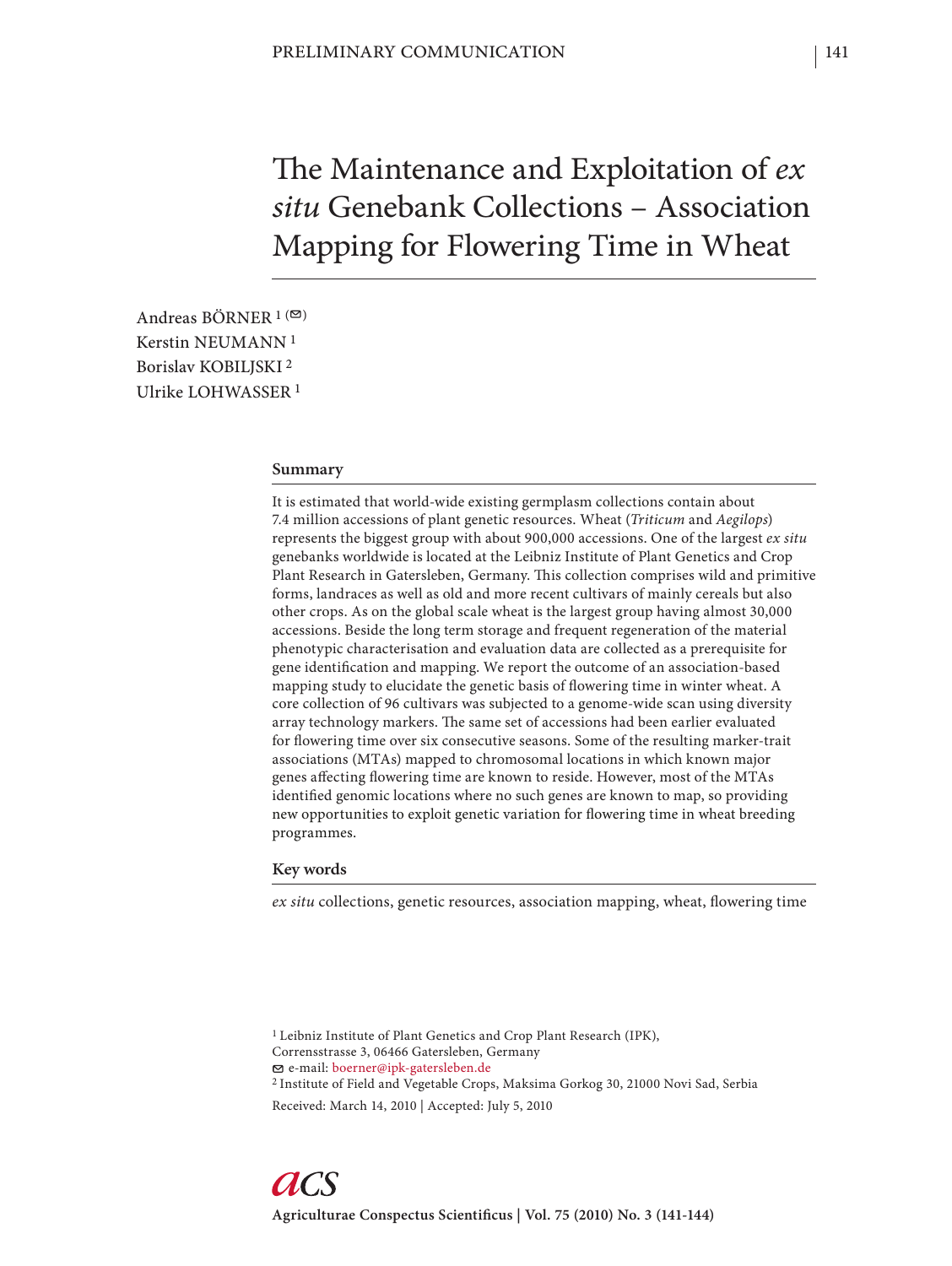### **Introduction**

Plant *ex situ* genebank collections comprise seed genebanks, field genebanks and *in vitro* collections. Species whose seed can be dried safely to a low moisture content can be readily conserved in seed genebanks, while field genebanks and *in vitro* storage are largely used for species that are either vegetatively propagated or whose seeds rapidly lose their viability when dried and stored for a long period. Some perennial species (in particular some of the major forage species) that produce only small quantities of seed, along with extremely long-lived plants (in particular trees) are also maintained this way. Worldwide, fewer than 10% of genebank holdings are maintained in field genebanks, and fewer than 1% are conserved *in vitro* (FAO, 2009; Börner, 2006). Currently about 7.4 million accessions are held in collections, and the largest single genus represented is *Triticum* (the wheats), for which 858,000 accessions are documented. In addition to these are 42,000 accessions of the closely related *Aegilops* spp. (FAO, 2009). Individual holdings of at least 25,000 *Triticum*  and 1,500 *Aegilops* accessions are detailed in Tables 1 and 2. The German *ex situ* genebank, located at the Leibniz Institute of Plant Genetics and Crop Plant Research (IPK) in Gatersleben curates a substantial crop germplasm collection. Its 150,000 accessions include some 65,000 cereals, 28,000 legumes, 18,000 vegetables, 14,000 forage crops, 8,000 oil crops, 6,000 potatoes and 6,000 medicinal and spice plants. The cereal section includes 28,000 *Triticum* and 1,500 *Aegilops* accessions (Tables 1 and 2; Anonymous, 2008).

The successful exploitation of germplasm collections is frequently complicated by the size of the holding. As a result, efforts have been made to assemble representative core collections, which seek to capture, within a manageable number of accessions, most of the genetic variation present in the whole collection. These core collections are particularly well suited to association mapping, a technique which has been effectively

used to understand the genetic basis of phenotypic variation in human populations, where controlled crossing is of course not an option. Here, we report the association analysis of flowering time within a 96 accession core wheat collection, genotyped using a set of diversity array technology (DArT) markers. Homologous and homoeologous relationships of the detected loci and comparable major genes or quantitative trait loci (QTLs) already described are discussed.

# **Material and methods**

#### **Plant materials and phenotypic evaluation**

The 96 accession winter wheat core collection included cultivars bred in 21 countries over five continents. It represents a sub-set of the full core collection assembled by the Institute of Field and Vegetable Crops (Novi Sad, Serbia), the selection criteria for which were based on 20 important breeding traits (Kobiljski et al., 2002; Quarrie at al., 2003). The identity of the 96 cultivars is given in Table 3. The material was field grown in Novi Sad over six consecutive seasons (1994-1999), in six-row 1.2 m2 plots, using an inter-row spacing of 20 cm. Each entry was represented by three plots in each year. Flowering time was recorded as the number of days (from January 1) taken for 50% of the spikes within a plot to have reached anthesis.

## **Genotyping and statistical analysis**

DArT genotyping was performed by Triticarte Pty. Ltd. (http:// www.triticarte.com.au/). A total of 874 markers were identified that were informative across the core. The allocation of 501 of these to linkage group (chromosome) was achieved by reference to Crossa et al. (2007) genetic map. The STRUCTURE program (Pritchard et al., 2000) was applied to a sub-set of 219 randomly distributed markers to enable an estimate of the population structure. Testing for marker/trait association (MTA) was performed using TASSEL v2.0.1 (Bradbury et al., 2007) software.

| Table 1. Genebank collections holding at least 25,000 accessions of the genus Triticum (taken from FAO, 2009) |         |                      |  |
|---------------------------------------------------------------------------------------------------------------|---------|----------------------|--|
| Institution                                                                                                   | Country | Number of Accessions |  |
| CIMMYT (Centro Internacional de Mejoramiento de Maíz y Trigo)                                                 | Mexico  | 110,281              |  |
| NCGRP (National Center for Genetic Resources Preservation)                                                    | USA     | 57,348               |  |
| ICGR-CAAS (Institute of Crop Germplasm Resources, Chinese Academy of Agricultural Science)                    | China   | 43.039               |  |
| NBPGR (National Bureau of Plant Genetic Resources)                                                            | India   | 35.889               |  |
| ICARDA (International Center for Agricultural Research in the Dry Areas)                                      | Syria   | 34.951               |  |
| NIAS (National Institute of Agrobiological Science)                                                           | Japan   | 34,652               |  |
| VIR (N. I. Vavilov Research Institute of Plant Industry)                                                      | Russia  | 35,950               |  |
| IDG (Instituto del Germoplasma)                                                                               | Italy   | 32,751               |  |
| IPK (Leibniz-Institut für Pflanzengenetik und Kulturpflanzenforschung)                                        | Germany | 26,877               |  |

**Table 2.** Genebank collections holding at least 1,500 accessions of the genus *Aegilops* (taken from FAO, 2009)

| Institution                                                                                          | Country    | Number of Accessions |
|------------------------------------------------------------------------------------------------------|------------|----------------------|
| ICCI-TELAVUN (Lieberman Germplasm Bank, Institute for Cereal Crops Improvement, Tel-Aviv University) | Israel     | 9,146                |
| ICARDA (International Centre for Agricultural Research in the Dry Areas)                             | Svria      | 3,847                |
| NPGBI-SPII (National Plant Gene Bank of Iran, Seed and Plant Improvement Institute)                  | Iran       | 2,653                |
| NIAS (National Institute of Agrobiological Science)                                                  | Japan      | 2,433                |
| VIR (N. I. Vavilov Research Institute of Plant Industry)                                             | Russia     | 2.248                |
| NCGRP (National Center for Genetic Resources Preservation)                                           | <b>USA</b> | 2,207                |
| LPGPB (Laboratory of Plants Gene Pool and Breeding)                                                  | Armenia    | 1,827                |
| IPK (Leibniz-Institut für Pflanzengenetik und Kulturpflanzenforschung)                               | Germany    | 1,527                |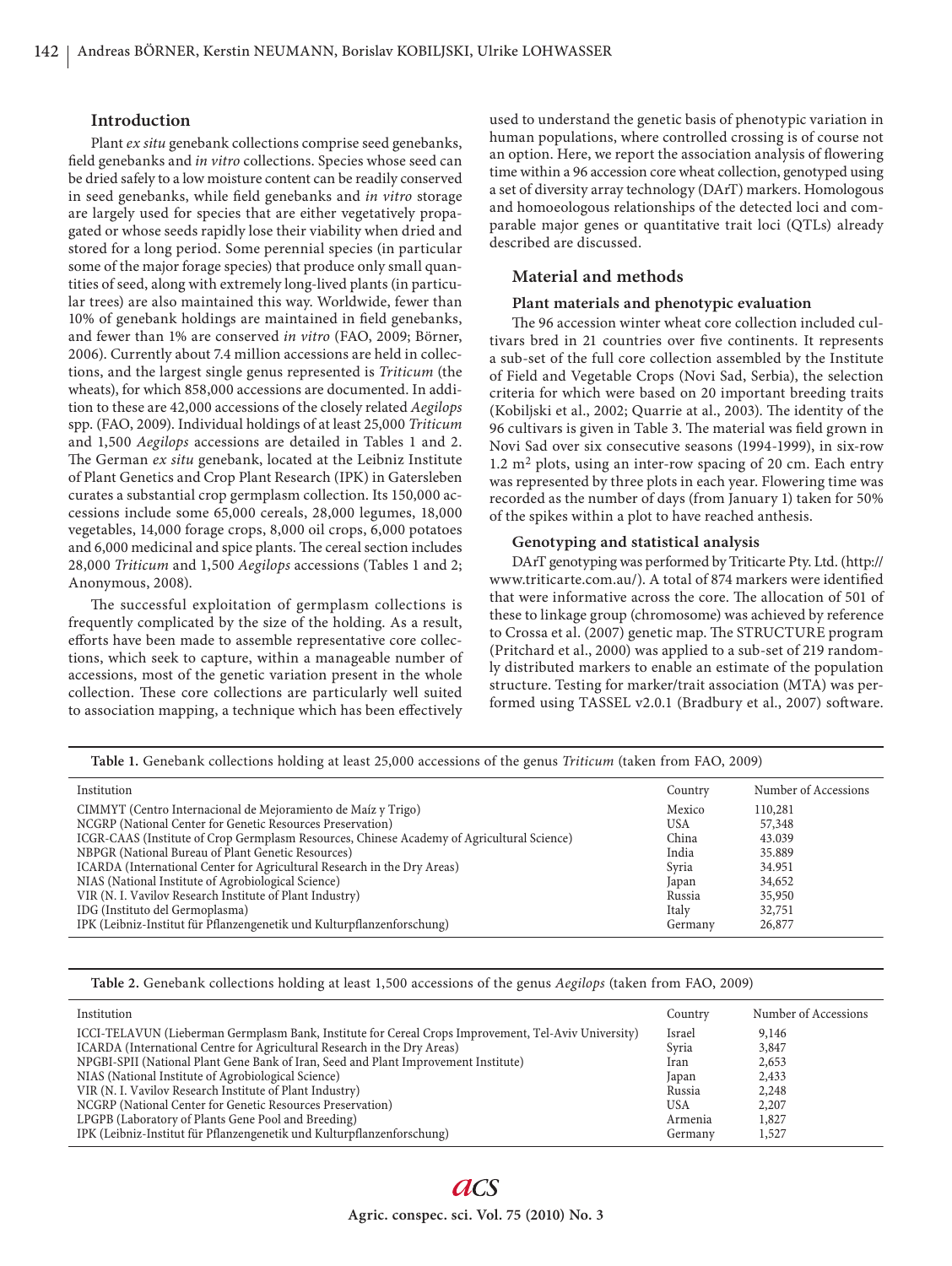Acciaio – ITA L 1A/91 – SRB Purdue 5392 – USA<br>Ai-bian – CHN Lambriego Inia – CHL Red Coat – USA Lambriego Inia – CHL Red Coat – USA<br>Lr 10 – USA Renesansa – SRB Al-Kan-Tzao – CHN Lr 10 – USA<br>Ana – HRV Lr 12 – USA Ana – HRV Lr 12 – USA Rusalka – BGR<br>Avalon – GBR Magnif 41 – ARG Siete Cerros – 1 Magnif 41 – ARG Siete Cerros – MEX Mex. 120 – MEX Saitama 27 – JPN Bankuty 1205 – HUN Mex. 120 – MEX Saitama 27<br>BCD 1302/83 – MDA Mex. 17 bb – MEX Sava – SRB BCD 1302/83 – MDA Mex.17 bb – MEX Sava – SRB<br>Benni multifloret – USA Mex.3 – MEX Semillia Eligulata – USA Benni multifloret – USA Mex.3 – MEX Semillia Eligu<br>Bezostaja 1 – RUS Min. Dwarf – AUS Slavija – SRB Min. Dwarf – AUS Slavija – SRB<br>Mina – SRB Sofija – SRB Brigant – GBR Mina – SRB Sofija – SRB Mironovska 808 – UKR Sonalika – IND<br>Nizija – SRB Suwon 92 – IND Capelle Desprez – FRA Nizija – SRB<br>Centurk – USA – Norin 101 – IPN Centurk – USA Norin 101 – JPN Szegedi 768 – HUN Ching-Chang 6 – CHN Norin 10/Brevor14 – USA Tibet Dwarf – CHN<br>Cook – AUS Novosadska crvena – SRB Timson – AUS Novosadska crvena – SRB Timson – AUS<br>Nova banatka – SRB TIB 990-15 – GBR Donska polupat. – RUS Nova banatka –<br>Durin – FRA NS 22/92 – SRB Durin – FRA NS 22/92 – SRB Tom Thumb – CHN F 4 4687 – ROM NS 33/90 – SRB Tr.Compactum – LVA Florida – USA NS 46/90 – SRB Tr.Sphaerococcum – USA Gala – ARG NS 55-25 – SRB Triple Dirk B – AUS Hays 2 – USA NS 559 – SRB Triple Dirk B (bulk)–AUS Triple Dirk S – AUS<br>UC 65680 – USA Highbury – GBR NS 63-24 – SRB UC 65680 – US<br>
Hira – IND NS 66/92 – SRB UPI 301 – IND NS 66/92 – SRB UPI 301 –<br>NS 74/95 – SRB Vel – USA Holly E – USA NS 74/95 – SRB<br>Hope – USA NS 79/90 – SRB Hope – USA NS 79/90 – SRB Vireo"S" – MEX<br>
Inia 66 – MEX Peking 11 – CHN WWMCB 2 – USA Peking 11 – CHN WWMCB 2 – U<br>Phoenix – USA – ZG 1011 – HRV INTRO 615 – USA Phoenix – USA ZG 1011 – HRV<br>Ivanka – SER PKB Krupna – SRB ZG 987/3 – HRV Ivanka – SER PKB Krupna – SRB<br>Kite – AUS – Pobeda – SRB Kite – AUS Pobeda – SRB ZG K 3/82 – HRV L – 1 – HUN Purdue/Loras – USA ZG K 238/82 – HRV L – 1 – HUN Purdue/Loras – USA<br>L 1/91 – SRB Purdue 39120 – USA ZG K T 159/82 - HRV **Table 3.** Cultivar names/designations and countries of origin of the 96 accession core set analysed

The general linear model applied incorporated the Q-Matrix from STRUCTURE to correct for population structure, since the structure analysed indicated the presence of two sub-populations among the 96 entries. MTAs were only considered as significant when the level of association was maintained at  $p<0.05$  in each of the six growing seasons.

#### **Results**

The number of days to flowering ranged from 128.67 to 150,17, with a mean of 138.69 and a standard deviation of 5.26. Eighteen chromosomes were associated with flowering time, with only chromosomes 3D, 4D and 6D not being involved. Of the 501 mapped DArT markers, 85 were significantly associated with flowering time. Applying an MTA threshold of 10% of the phenotypic variation, it was possible to identify 14 MTAs (Figure 1), with four of these present on chromosome 6A. Three MTAs mapping to chromosomes 1B, 6A and 7A explained >15% of the phenotypic variation. The largest single effect was associated with a locus on chromosome 1B.

## **Discussion**

Flowering time is known to be under the control of three main gene types, namely those responding to vernalization (*Vrn*), those responding to photoperiod (*Ppd*) and those that appear to be unresponsive to any environmental cue (*Eps*) (Snape et al., 2001). Because the cultivars investigated were all winter wheats, we did not expect to see any *Vrn* gene effects, and indeed none of the regions within the homoeologous group 5 chromosome long arms, where the major *Vrn* loci are sited, was identified as a location for an MTA. The MTA on chromosome 5BL maps about 10cM distal from the centromere, whereas *Vrn-B1* maps independent of the centromere on this chromosome arm (Leonova et al., 2003). The *Ppd* genes map to the short arms of the homoeologous group 2 chromosomes (McIntosh et al., 2008), and an MTA was detected on the short arms of both chromosome 2B and 2D. Although it was anticipated from breeding results that all the material in the core set was likely to be photoperiod insensitive, we cannot exclude the possibility that one or both of these MTAs reflect allelic variation at one or other of *Ppd-B1* or





**Figure 1.**  MTAs for flowering time detected. The positions of known loci affecting flowering time are indicated by circles on the right